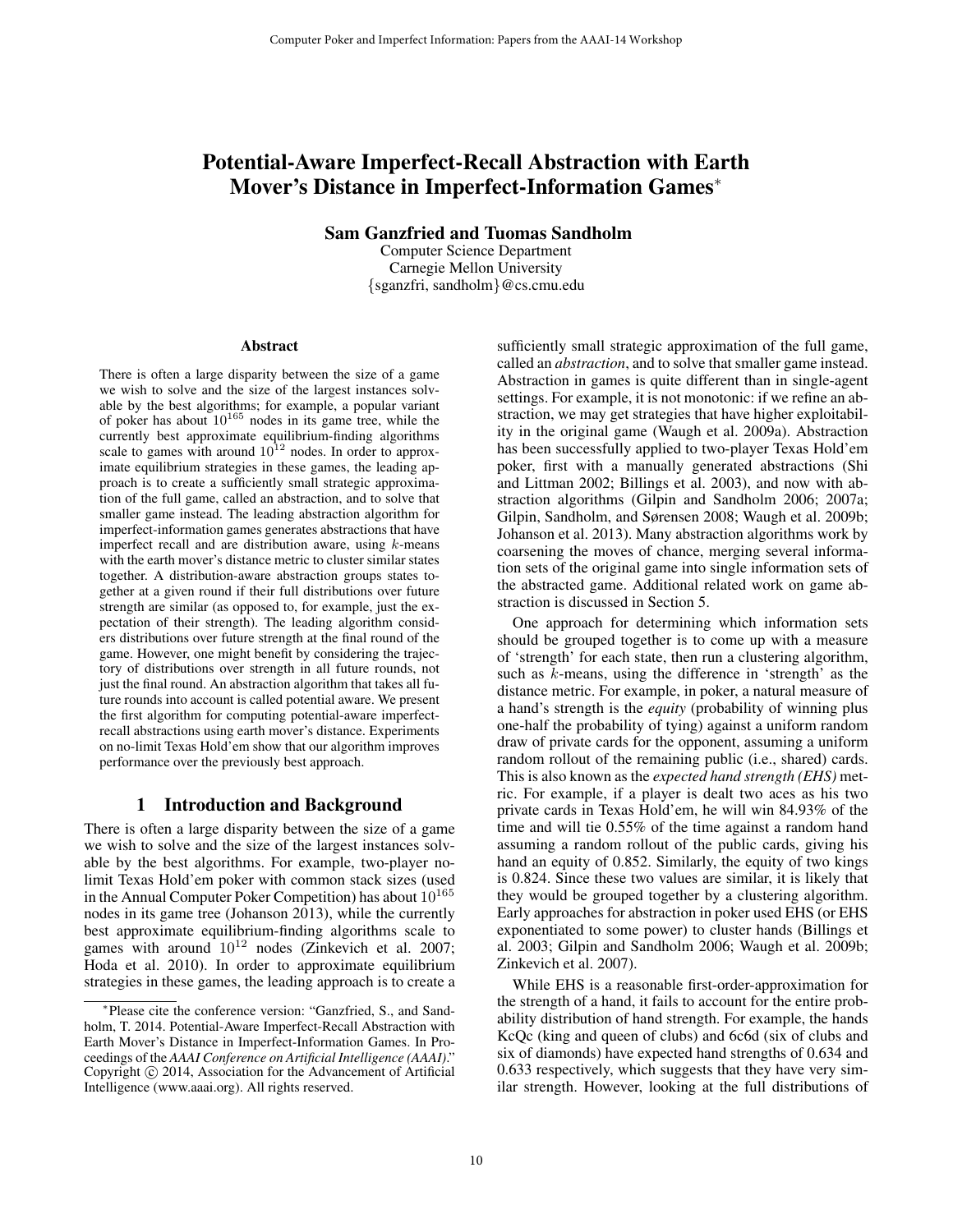hand strength, as opposed to just its expectation, paints a very different picture, as previous work has shown (Gilpin, Sandholm, and Sørensen 2007; Johanson et al. 2013). Figures 1 and 2 (which are similar to part of Figure 2 from Johanson et al.'s work) show the full histograms of expected hand strength for the two hands, where each bar corresponds to the probability mass of the given level of hand strength. For example, if the public board cards are 7dQh4h2s3c, then KcQc has an equity of 0.856 against a uniform random opponent hand; so the histogram entry corresponding to the column for an equity of 0.84–0.86 is incremented by one for this hand (prior work has assumed that the equities are divided into 50 regions of size 0.02, as do these figures). As the figures indicate, despite the fact that these hands have similar expected hand strengths, their full distributions are very different. For example, 6c6d frequently has an equity between 0.5 and 0.7 and rarely has an equity between 0.7 and 0.9, while the reverse is true for KcQc.

An abstraction algorithm that considers the full distributions of hand strength, as opposed to just the expectation, is called *distribution aware*. The leading abstraction algorithm for imperfect-information games generates abstractions that are distribution aware (Johanson et al. 2013), and it has been shown empirically that the distribution-aware approach significantly outperforms EHS-based approaches (Gilpin and Sandholm 2008; Johanson et al. 2013). The natural metric for computing distances between histograms of handstrength distributions is the *earth mover's distance (EMD)*. Informally, EMD is the "minimum cost of turning one pile into the other, where the cost is assumed to be amount of dirt moved times the distance by which it is moved." Earlier work on distribution-aware abstraction used the  $L_2$ distance metric instead (Gilpin, Sandholm, and Sørensen 2007), which has been shown to be significantly less effective because it does not properly account for how far the "dirt" needs to be moved (only how much needs to be moved). Using one-dimensional histograms as done above, EMD can be computed by a straightforward linear time procedure that scans the histogram and keeps track of how much dirt needs to be transported between consecutive bins. However, computing EMD is much more challenging as the dimensionality of the data increases, and as we will present later, multi-dimensional EMD computation will be needed in more sophisticated abstraction algorithms.

In the domain of Texas Hold'em poker, $<sup>1</sup>$  the leading ab-</sup> straction algorithm works as follows (Johanson et al. 2013). In the first round, there is no card abstraction, and each hand is in its own bucket. In the second and third rounds, abstractions are computed as follows. First, an equity histogram is constructed for each hand, similarly to those in Figures 1 and 2. For example, for the flop, we will create a histogram

for the hand where the private cards are Kc3h and the public cards are KsTd8h. Then k-means is used to compute an abstraction with a desired number of clusters, using the EMD between each pair of histograms as the distance metric. One important feature of these abstractions is that they have *imperfect recall*: a player can be made to forget information that he knew earlier in the hand. For example, the hands Kc3h-KsTd8h and Kc4h-KsTd8h will likely be grouped together on the flop, even though the player could distinguish between Kc3h and Kc4h in the preflop round. Imperfect recall abstractions have been demonstrated to lead to significantly stronger performance than perfect recall for an abstraction of a given size, because they allow the player to have a more refined view of the present since he is allowed to forget details about the past (Waugh et al. 2009b).<sup>2</sup> That algorithm computes abstractions for the flop and turn rounds independently using this approach. It computes the abstraction for the final round using a different approach  $(k$ -means with  $L_2$  over vectors of EHS against first-round clusters of the opponent).

As described above, the equity histograms for the flop (and turn) rounds consider distributions over future strength at the final round of the game (i.e., after all the public cards are dealt). However, it is possible that two flop hands have very similar distributions over strength after the river is dealt, but they realize the equity at very different rates throughout the hand. Section 2 provides example situations of how this can arise, both in poker and in a general domainindependent game. Thus, a natural direction to explore is whether one might benefit by considering the distribution over strength in all future rounds, not just the final round. An abstraction algorithm that takes all future rounds into account is called *potential aware*. Prior work on potentialaware abstraction (Gilpin, Sandholm, and Sørensen 2007) applied only to perfect-recall abstraction and used the  $L_2$ distance metric, both of which have significant shortcomings, as described above.

In this paper, we present the first algorithm for computing potential-aware imperfect-recall abstractions, using EMD as the distance metric. We design a new abstraction algorithm that combines these three threads, each of which has been shown helpful separately in the past. Computing imperfect-recall abstractions is significantly more challenging than in the perfect-recall case, since the set of hands that must be clustered at each step is much larger. Additionally, computing EMD in this setting is significantly more challenging than in the one-dimensional distribution-aware setting, and is also much more challenging than computing  $L_2$  distance in the potential-aware setting. The best commercially-available algorithm for computing (multi-dimensional) EMD (Pele and Werman 2008; 2009) is far too slow to compute abstractions in poker, and we develop a fast custom heuristic for approximating EMD in our setting. Experiments on no-limit Texas Hold'em show that our algorithm leads to a statistically significant improve-

<sup>&</sup>lt;sup>1</sup>Texas Hold'em contains four betting rounds. In the first round (*preflop*), players are each dealt two private cards; in the second round (the *flop*), three public cards are dealt on the table; in the third round (the *turn*), one more public card is dealt; and in the final round (the *river*), one final public card is dealt. If play makes it to the end of the final round, then the player with the best fivecard hand (out of his two private cards and the five public cards) wins the pot.

 $2A$  downside of using imperfect-recall abstractions is that they typically cause equilibrium-finding algorithms to lose their convergence guarantees.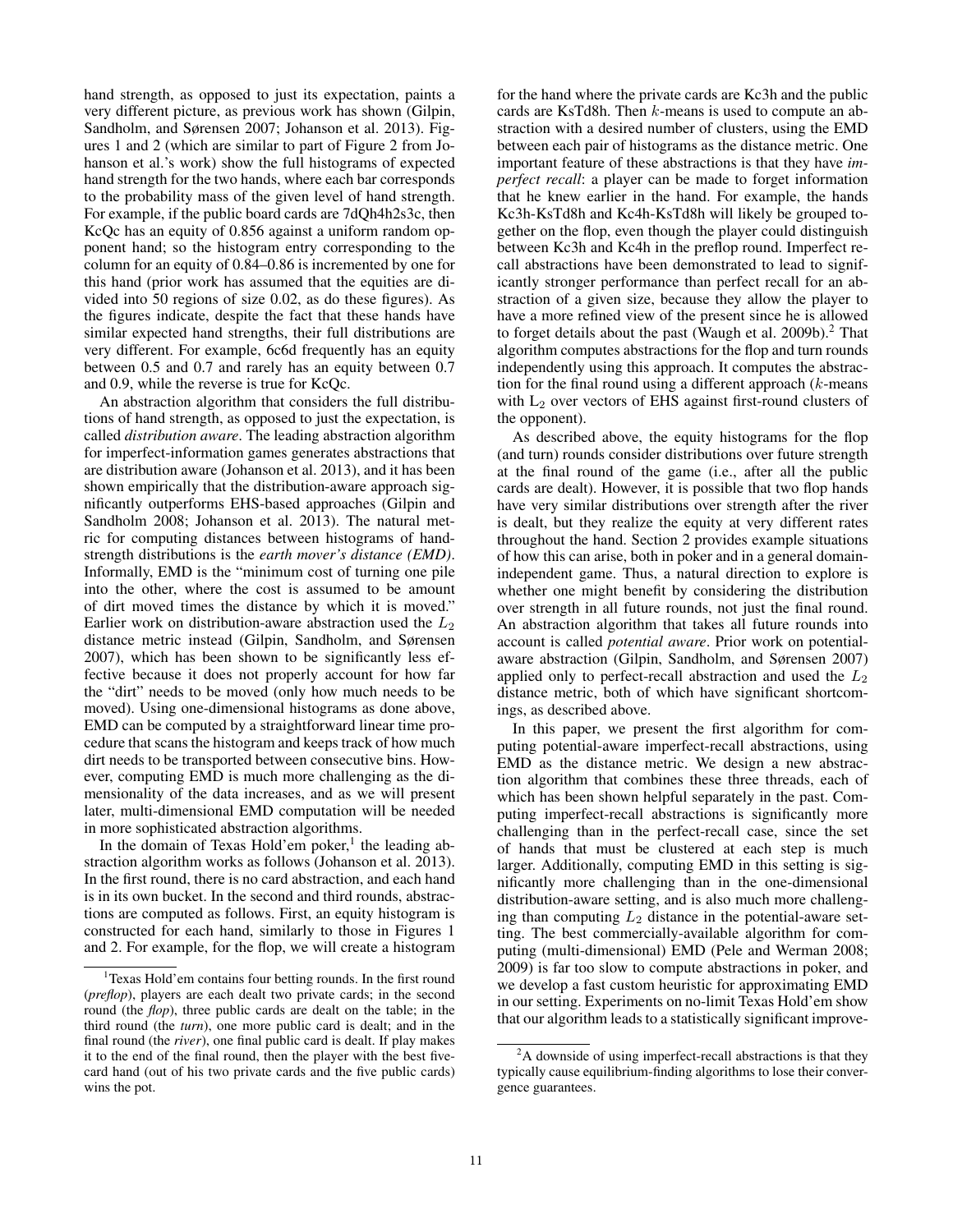

ment in performance over the previously best abstraction algorithm.

## 2 Potential-Aware Abstraction

In this section, we present examples that demonstrate the difference between potential-aware abstraction and the leading distribution-aware approach, which considers distributions over future strength at the *final* round of the game. The examples show that it is possible for two different states of private information to have very similar (even identical) histograms over equity at the end of the game, but to realize this equity in very different ways throughout the play of the game. We first present a domain-independent example in Section 2.1, followed by an example of a poker situation demonstrating this phenomenon in Section 2.2.

#### 2.1 Domain-Independent Example

We consider the following game. A player is initially given private signal  $x_i$ , and then chance makes up to two moves before the game ends. The information equity trees for  $x_1$ and  $x_2$  are given in Figures 3 and 4. The opponent is also given a private signal from some distribution, and the equities of the initial player against the opponent's distribution are given in the leaves of the trees. If the player has  $x_1$ , then chance selects the right branch with probability 1 in the first round, then selects each branch with probability  $\frac{1}{2}$ in the second round. If chance selects the right branch in the second round, then the player has an equity of 1; otherwise, he has equity 0. If the player has  $x_2$ , then chance selects each branch with probability  $\frac{1}{2}$  in the first round, and selects the right branch with probability 1 in the second round (for each choice of actions in the first round). If chance selected the left branch in the first round, then the player's equity is 0; if chance selected the right branch in the first round, then his equity is 1.

If we use the traditional distribution-aware approach of considering equity assuming the end of the game is reached, then equity histograms for both  $x_1$  and  $x_2$  are the same and given in Figure 5: with probability  $\frac{1}{2}$ , the player will have equity 0, and with probability  $\frac{1}{2}$ , he will have equity 1. For this example, we assume that the equities are broken into five equally-sized intervals. (Several of the strongest poker agents use fifty intervals each of width 0.02.) Since these



Figure 1: Equity distribution for 6c6d. Figure 2: Equity distribution for KcQc.

histograms are identical, the EMD between the two states corresponding to the two private signals respectively would be zero, so they would be treated as being identical.

However, these two states are actually quite different if we consider how the equity changes between the first and second round, as opposed to just jumping to the end of the game. With  $x_2$ , the player will know for sure whether he has an equity of 0 or 1 after chance's first move, while with  $x_1$  he will not. To perform potential-aware abstraction, the first step is to compute the histograms for both players at the possible states in the second round. The histogram for  $x_1$  after chance selects the right branch (i.e., at B) is also the histogram given in Figure 5; the histogram for  $x_2$  after chance selects the left branch (i.e., at D) has unit mass in the left-most column (equity of  $0$ –0.2); and the histogram for  $x_2$ after chance selects the right branch (i.e., at E) has unit mass in the right-most column (equity of 0.8–1).

Next, we compute the histograms for  $x_1$  and  $x_2$  at the first round, with respect to the possible states that could be reached at the second round. The histogram for  $x_2$  is given in Figure 6. The possible states  $B, D$ , and  $E$  correspond to the second round states in the information equity trees. We omit additional states that could have originated from  $x_3, x_4$ , etc. (they will all have probability 0). As the figure shows, with  $x_2$  the player will be in states  $D$  and  $E$  with probability  $\frac{1}{2}$ . The histogram for  $x_1$  will have unit mass in the column for state  $B$ . Unlike the histograms above, whose x-axis is cardinal (i.e., equity), the x-axis of these histograms is not even ordinal (the next-round states can be listed in any arbitrary order).

To transform this new histogram for  $x_1$  into the histogram for  $x_2$ , we must move a mass of  $\frac{1}{2}$  from the B column to both the D and E columns. Thus, the EMD is  $\frac{1}{2}d(B, D) + \frac{1}{2}d(B, E)$ , where the *ground distances*  $d(B, D)$ and  $d(B, E)$  are computed using the second-round histograms described above. To transform the histogram at B into the histogram at D, we must move a mass of  $\frac{1}{2}$  from the rightmost column to the leftmost column; so  $d(B, D) =$  $\frac{1}{2} \cdot 4 = 2$ . Similarly,  $d(B, E)$  also equals 2. So the EMD between the two, non-ordinal first-round histograms is  $\frac{1}{2}$ .  $2 + \frac{1}{2} \cdot 2 = 2$ . Thus, potential-aware abstraction will treat  $x_1$  and  $x_2$  differently, and potentially group them into different clusters (while the distribution-aware approach will treat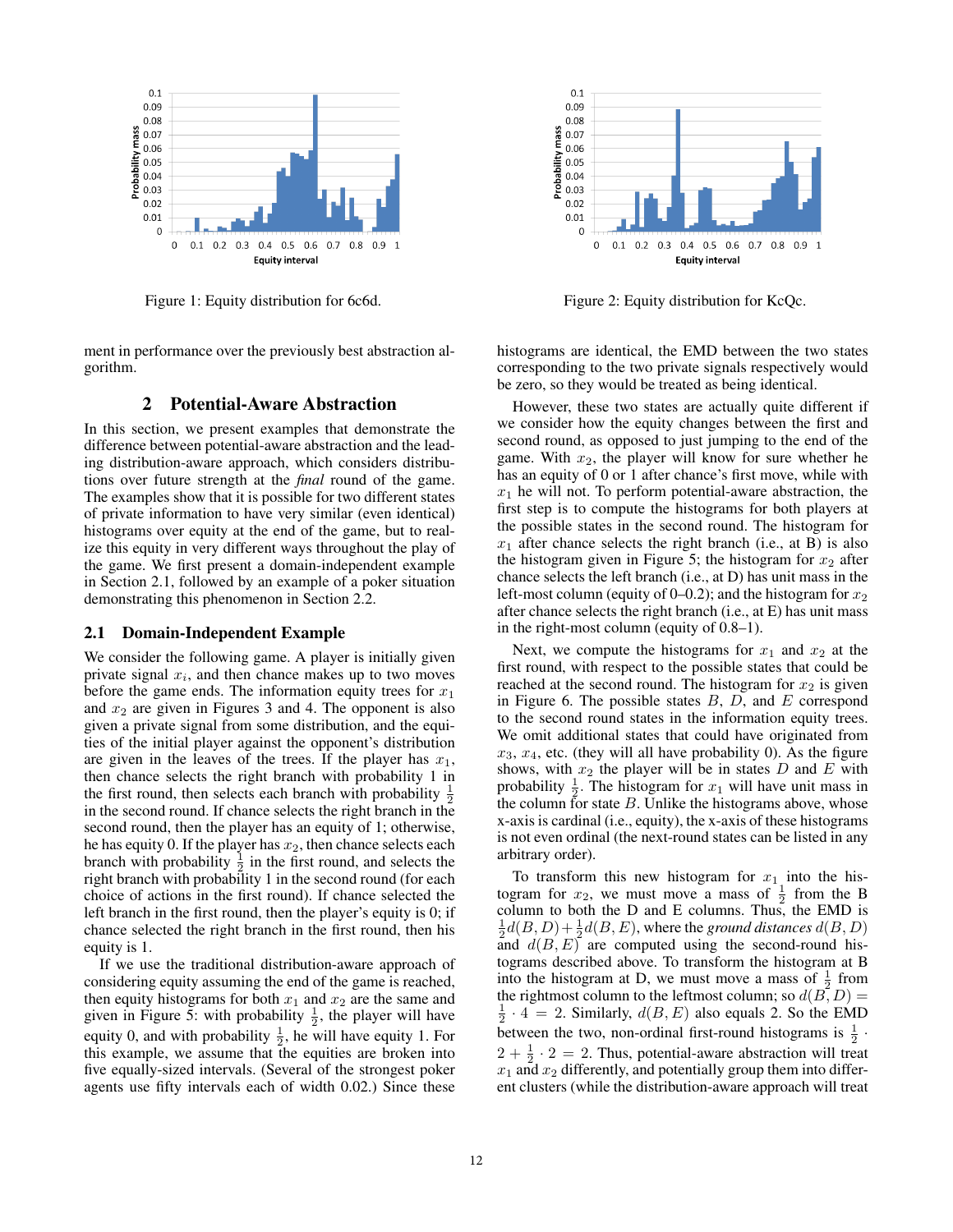

Figure 3: Information equity tree for private signal  $x_1$ . Figure 4: Information equity tree for private signal  $x_2$ .



Figure 5: Histogram of equity for both private information  $x_1$  and  $x_2$  at round 1, assuming the game reaches the end of the final round.

them as identical, as shown above).

#### 2.2 Poker Example

In Section 1 we provided a canonical example of two Texas Hold'em hands with similar EHS, but very different histograms over equity at the end of the hand (KcQc vs. 6c6d). We now present an example of two hands that have similar histograms over equity at the final round (and thus also similar EHS), but realize their equity in very different ways throughout the hand.

Consider the two flop hands TcQd-7h9hQh and 5c9d-3d5d7d (the first two cards are the private cards, and the next three are the public flop cards). These are both relatively strong hands. The first hand has top pair (a pair of queens), and the second hand has second pair (a pair of fives) plus a flush draw (another diamond on the board would complete a flush). The hands both have very similar EHS, assuming both the turn and river are dealt; TcQd-7h9hQh has EHS 0.683 and 5c9d-3d5d7d has EHS 0.679. These two hands also have very similar full distributions over equity at the final round, as can be seen in Figures 7 and 8. The EMD between these two distributions is 0.559, where the unit is equity intervals (assuming fifty intervals of width 0.02, and a total unit mass for both distributions). This value is sufficiently low that these two hands are grouped into the same bucket by the leading distribution-aware abstraction algorithm (and therefore, they would be treated as being identical by equilibrium-finding algorithms).

However, despite similarities between the equity distributions after the river is dealt, these two hands realize their eq-





Figure 6: Histogram for private signal  $x_2$  at round 1 over non-ordinal information states at round 2.

uity very differently throughout the hand. Figures 9 and 10 show their expected hand strength distributions on the turn (the next public card), assuming a uniform random distribution for the river card and the opponent's cards. These two distributions are very different; for example, a large portion of the time TcQd-7h9hQh will have a turn equity between 0.68 and 0.78, while 5c9d-3d5d7d has a large portion of its equity in the 0.56–0.66 range.

We note that Figures 9 and 10 depict the distributions of expected turn hand strength, as opposed to full distributions over distributions of river hand strength (since each turn card will lead to a distribution over strength in the next round, not a single value). For example, for the hand TcQd-7h9hQh, if the turn card is Ad, the hand's expected equity, assuming a uniform random river card and uniform random hand for the opponent, is 0.695 (though it will vary for individual river cards); so the interval for 0.68–0.7 in the histogram would be incremented by one for that turn card. This is significantly more simplistic than our potential-aware approach, which takes into account the full distribution of turn 'buckets', which are themselves distributions over equity intervals after the river. However, comparing these distributions is still useful for several reasons. First, if the full distributions over turn hand strength (which are, themselves, distributions over river hand strength) were similar, then the distributions over the expectation of turn hand strength distributions would necessarily be similar as well; thus, the fact that the expectation distributions differ significantly indicates that the full distributions also differ significantly. And second, it is not feasible to compactly represent the full distributions visu-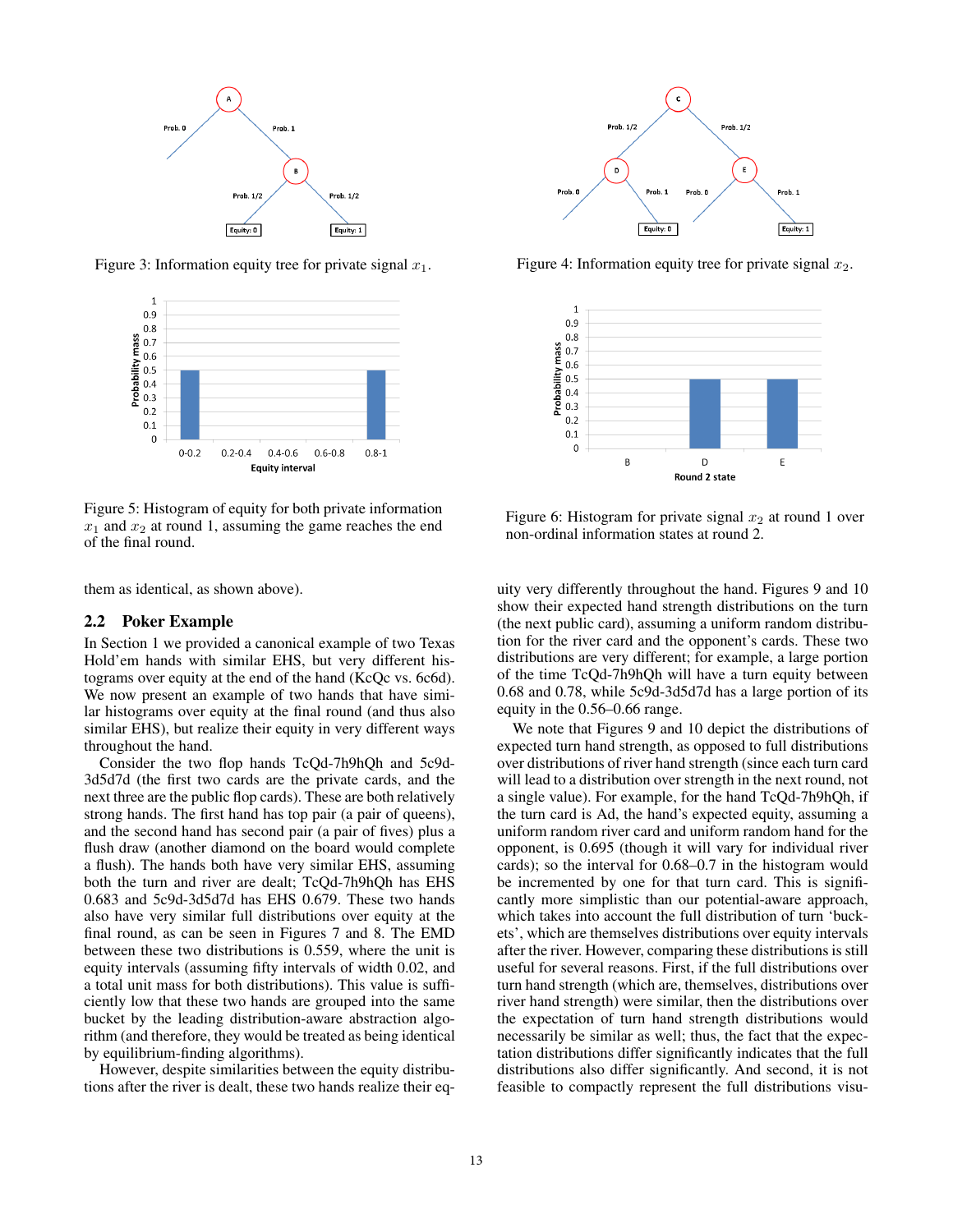

Figure 7: Equity distribution for TcQd-7h9hQh on the river (final betting round).



Figure 9: Equity distribution for TcQd-7h9hQh on the turn (next betting round). Each point is the expected hand strength for a given turn card assuming a uniform random distribution for the river card and the opponent's cards.

ally, while the distributions of expected hand strength can be represented easily as two-dimensional histograms.

While the EMD between the river equity distributions depicted in Figures 7 and 8 is 0.559, the EMD between full turn distributions using the potential-aware approach is 4.519 (using comparable units). Potential-aware abstraction is able to correctly identify that these hands are quite different, and places them into different buckets due to their large EMD (while the prior abstraction algorithm places them in the same bucket).

# 3 Algorithm for Potential-Aware Imperfect-Recall Abstraction, with EMD

In this section, we present our new algorithm for computing potential-aware imperfect-recall abstractions using EMD. We first present our main algorithm, followed by a heuristic for quickly approximating the EMD in our setting that we use to make the algorithm practical for large games such as Texas Hold'em.

Our abstraction algorithm, depicted in Algorithm 1, works as follows. Assume the information tree has  $r + 1$  levels (0– r), and for each level n, a number of clusters  $C<sup>n</sup>$  is specified as input. For the final rounds  $n = \hat{r}, \dots, r$ , an arbitrary abstraction algorithm  $S^n$  is used, with distance function  $\bar{d}^n$ , to produce  $C^n$  clusters; let  $A^n$  denote the resulting abstraction,



Figure 8: Equity distribution for 5c9d-3d5d7d on the river (final betting round).



Figure 10: Equity distribution for 5c9d-3d5d7d on the turn (next betting round). Each point is the expected hand strength for a given turn card assuming a uniform random distribution for the river card and the opponent's cards.

and let  $m_i^n$  denote the mean of the *i*'th cluster in  $A^n$ . Next, we compute the abstraction at round  $\hat{r} - 1$  as follows. First, we compute the distance  $d_{i,j}^n$  between each pair of round- $(n+1)$  means  $m_i^{n+1}$  and  $m_j^{n+1}$ , using the distance metric  $d^{n+1}$ . Next, we compute histograms  $H^n(x^n)$ , where the *i*-th element of  $H^n(x^n)$  is the fraction of the time that chance's next move will send  $x^n$  into cluster i in  $A^{n+1}$ . Finally, we compute the abstraction  $A<sup>n</sup>$  at round n, by clustering the histograms  $H^n$  into  $C^n$  clusters using clustering algorithm  $L<sup>n</sup>$  (prior work in poker uses k-means). The distance metric used, denoted  $\bar{d}^n$ , is the EMD between the histograms, using  $d_{i,j}^n$  as the ground distance between components i and  $j$  of a histogram. We then compute the new cluster means  $m_i^n$ , and continue in the same fashion for  $n = \hat{r} - 2, \dots, 0$ . The resulting abstraction,  $A<sup>n</sup>$ , has imperfect recall since we cluster all of the histograms  $H^n(x^n)$  without any regard for the information known at the corresponding states at previous stages of the game, and potentially we cluster two states together that contain information that we could distinguish between at earlier rounds.

To compute the distances in the main loop of Algorithm 1 we implemented the fastest commercially-available multi-dimensional EMD algorithm (Pele and Werman 2008; 2009); however, it was far too slow for the domain of Texas Hold'em. So we were forced to develop a faster heuristic for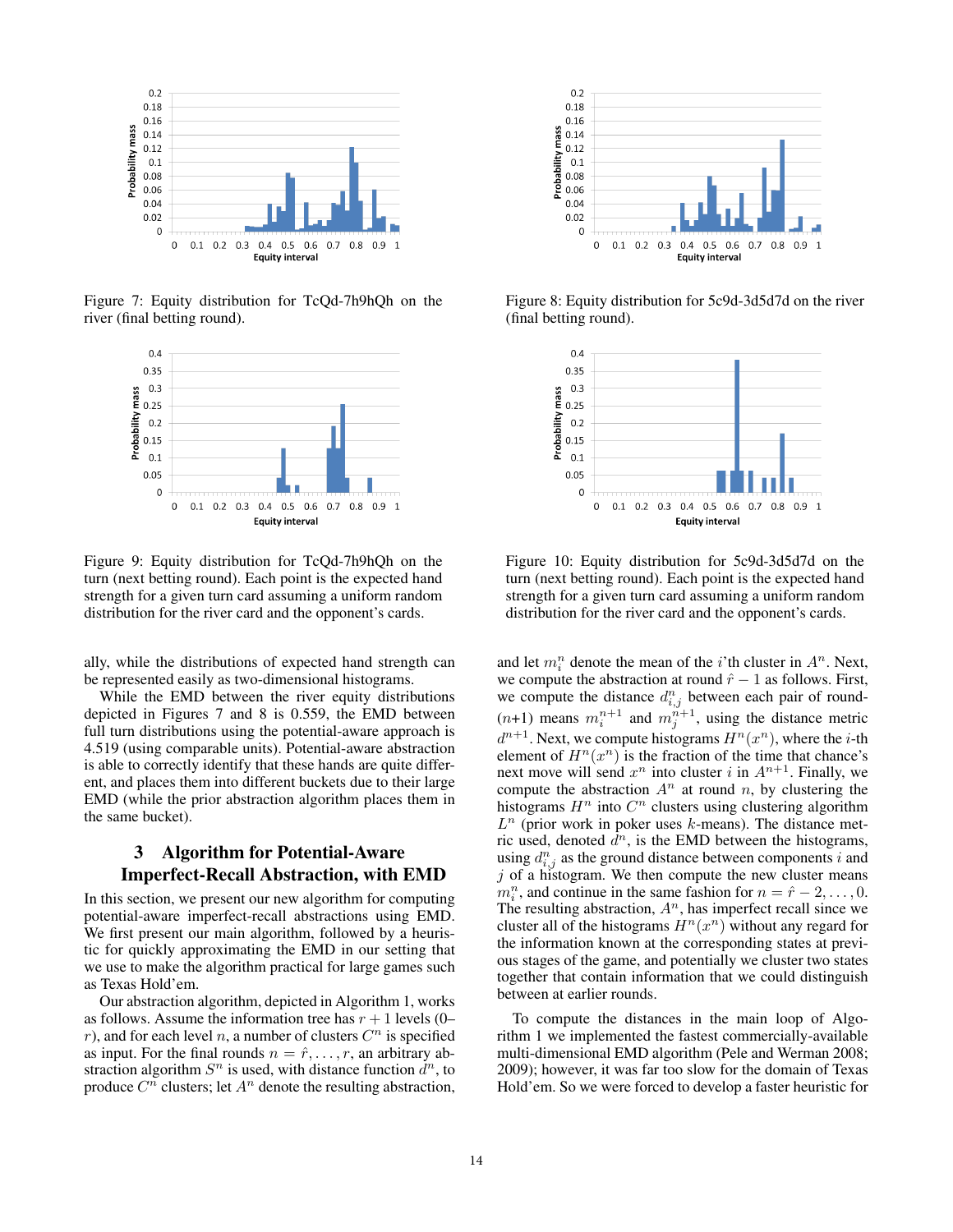Algorithm 1 Main algorithm for computing potential-aware imperfect-recall abstractions

| <b>Inputs:</b> $\{C^n\}$ : $n = 0, \ldots, r$ ; $\{S^n\}, \{d^n\}$ : $n = \hat{r}, \ldots, r$ ; |
|-------------------------------------------------------------------------------------------------|
| ${L^n}$ : $n = 0, \ldots, \hat{r} - 1$                                                          |
| for $n = r$ to $\hat{r}$ do                                                                     |
| Compute abstraction $A^n$ with $C^n$ clusters using ab-                                         |
| straction algorithm $Sn$ with distance function $dn$                                            |
| end for                                                                                         |
| for $n = \hat{r} - 1$ to 0 do                                                                   |
| for $i=1$ to $C^n$ do                                                                           |
| $m_i^{n+1} \leftarrow$ mean of cluster i in $A^{n+1}$                                           |
| end for                                                                                         |
| for $i = 1$ to $C^n - 1$ do                                                                     |
| for $j = i + 1$ to $C^n$ do                                                                     |
| $d_{i,j}^n \leftarrow$ distance between $m_i^{n+1}$ and $m_i^{n+1}$ using                       |
| distance function $d^{n+1}$                                                                     |
| end for                                                                                         |
| end for                                                                                         |
| <b>for</b> each point $x^n$ at round n <b>do</b>                                                |
| $H^n(x^n) \leftarrow$ histogram for $x^n$ over clusters from                                    |
| $A^{n+1}$                                                                                       |
| end for                                                                                         |
| Compute abstraction $A^n$ over histograms $H^n$ using                                           |
| clustering algorithm $L^n$ and distance function $d^n$ (i.e.,                                   |
| EMD with $d_{i,j}^n$ as the ground distance) to produce $C^n$                                   |
| clusters                                                                                        |
| end for                                                                                         |

approximating EMD in this setting. Our heuristic is given in Algorithm 2. The context is that we are running  $k$ -means to compute an abstraction at level  $n$  of the tree, for which we must compute the distance between each 'point' and each mean. The 'points' correspond to the histograms  $H^n(x^n)$ over clusters in  $A^{n+1}$ , and were computed in the previous step of Algorithm 1. The naïve way of representing them would be as vectors of dimension  $C^{n+1}$ . However, this vector may be very sparse. For example, if  $C^{n+1} = 5000$  (as in our experiments), but the current point can only transition into 50 next-round clusters with positive probability, we would like to take advantage of a sparser representation rather than represent it as a vector of size 5000. Instead, we represent the point as a vector of length 50 (in this example), where each index corresponds to the index of the next-round cluster we transition to. For example, if a point can transition to clusters 3, 5, or 10, for different chance moves, then we represent the point as the vector  $(3, 5, 10)$ , where each of these will have probability  $\frac{1}{3}$ . Each point  $x^n$  in Algorithm 2 corresponds to such a vector, where  $N$  denotes the length. For simplicity we assume that all of the elements are distinct, though repeated elements can be dealt with straightforwardly.

We similarly take advantage of sparsity in representing the means. While each mean could potentially have  $C^{n+1}$ entries, many of these entries may be zero. Instead, we simply represent the mean  $m$  as the vector of the nonzero entries, of which we assume there are Q. In order to identify which clusters the entries correspond to, and to make

### Algorithm 2 Algorithm for efficiently approximating EMD in our setting

**Inputs:** Point  $x^n$  with N elements; mean  $m$  with  $Q$  elements; sortedDistances[i][j], orderedClusters[i][j], for 1 <  $i \leq C^{n+1}, 1 \leq j \leq Q$ targets[]  $\leftarrow$  array of size N with all elements equal to  $\frac{1}{N}$ meanRemaining $[] \leftarrow$  copy of m done[]  $\leftarrow$  array of size N with all elements set to false  $totCost \leftarrow 0$ for  $i = 1$  to  $Q$  do for  $j = 1$  to N do if done[j]  $==$  true then continue end if pointCluster  $\leftarrow x^n[j]$  $meanCluster \leftarrow orderedCluster[s[pointCluster][i]$ amtRemaining ← meanRemaining[meanCluster] if amtRemaining  $== 0$  then continue end if  $d \leftarrow$  sortedDistances[pointCluster][i] if amtRemaining  $\langle$  targets[j] then totCost  $+=$  amtRemaining  $*$  d  $\text{targets}[i] = \text{amtRemaining}$ meanRemaining[meanCluster]  $\leftarrow 0$ else totCost  $+=$  targets[j]  $*$  d targets[j]  $\leftarrow 0$ meanRemaining[meanCluster] -= targets[j]  $donel[i] \leftarrow true$ end if end for end for return totCost

our overall implementation more efficient, we utilize several data structures. First, we precompute an array called sortedDistances, where sortedDistances[i][j] is the distance between next-round cluster  $i$  and the  $j$ -th closest cluster to  $i$ for which the current mean has non-zero probability, where distances have already been computed using  $d^{n+1}$ . We also use a structure orderedClusters, where orderedClusters[i][j] is the index of the cluster that the mean assigns non-zero probability to that is  $j$ -th closest to cluster i. These arrays are precomputed in advance of the EMD computation; while they require some time to compute, the EMD computations are by far the bottleneck of the algorithm. This additional computation helps us overall since it significantly speeds up the EMD computations.

Given these data structures as input, we now approximate EMD as follows. First, we start with the first entry of  $x^n$ ; we call the round- $(n+1)$  cluster to which this belongs 'point-Cluster.' We then find the closest cluster to pointCluster that corresponds to a nonzero element in the mean; this will be the element orderedClusters[pointCluster][1], which we call 'meanCluster.' We shift as much mass as possible between from this mean element to the corresponding point element.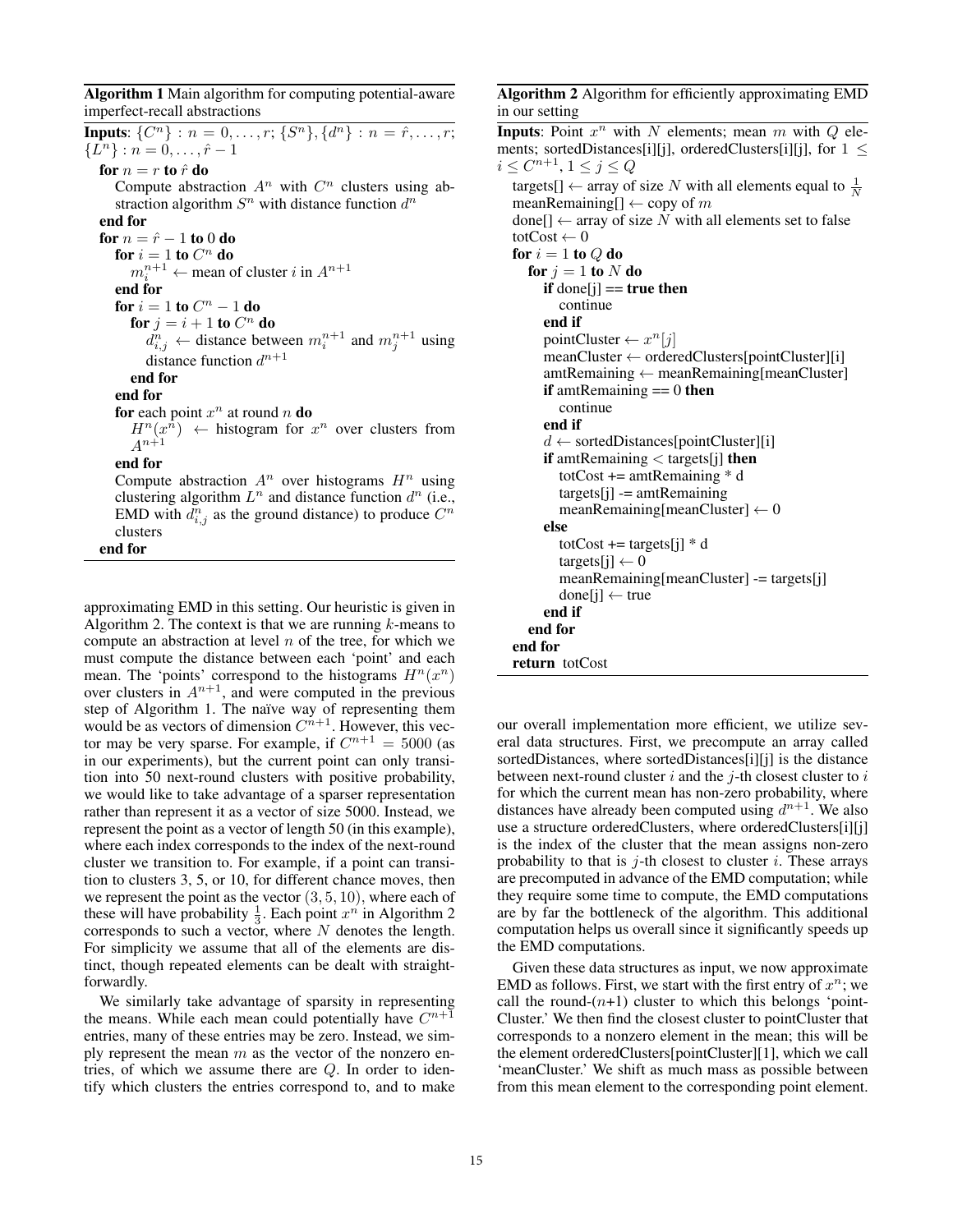The cost is increased by the amount of mass we shift multiplied by the distance. We then update the remaining point mass and mean mass at the elements we have considered, and continue for the remaining point indices  $j = 2, \dots, N$ . Next, we set  $i = 2$ , and repeat the same procedure, now shifting as much mass as is available from the second closest nonzero mean cluster to each cluster of the point. We repeat this for  $i = 3, \ldots, Q$ , until the mean vector has been fully transformed into the point vector. We then output the resulting total cost.

As mentioned above, the fastest commercially-available algorithm for computing EMD (Pele and Werman 2008; 2009) is far too slow to be effective in Texas Hold'em. (This was despite the fact that we integrated the data structures described above with this algorithm to exploit sparsity, as well as applied several other enhancements to improve performance of  $k$ -means, such as a pruning technique that exploits the triangle inequality (Elkan 2012) and parallelizing each step using 64 cores.) For the point-mean distances in the first round of k-means, the exact EMD algorithm averaged 11.4 ms per computation, while our heuristic averaged only 0.008 ms per computation. Furthermore, the exact algorithm scales extremely poorly as the dimensionality of the inputs increases. Since the initial means are themselves data points, their dimensionality is small; however, for future rounds of k-means, the means are weighted averages over all points in their cluster, and have higher dimensionality. Our new algorithm performs well even in the future rounds of  $k$ -means as this dimensionality increases, while the exact algorithm scales very poorly.

There are many potential further improvements to approximating EMD and doing clustering in this context. However, even with the techniques we already developed and tested, the approach outperforms the previously best abstraction algorithm, as the experiments in the next section will show.

## 4 Experiments

We evaluated our abstraction algorithm in a very large sequential imperfect-information game, two-player no-limit Texas Hold'em. While our abstraction algorithm works for any number of agents and does not assume a zero-sum game, we focused on this two-player zero-sum game in the experiments—as is most common in this field—so that we can compute a near equilibrium to a large abstraction, and thereby evaluate the results.

## 4.1 Head-to-Head Performance vs. Best Prior Abstraction Algorithm

We ran two different sets of experiments corresponding to two different manually-generated betting abstractions. In both experiments, we compared performance to the previously best abstraction algorithm (Johanson et al. 2013). In each experiment, we used the same betting abstraction for us and for the benchmark. In the first experiment, we used the betting abstraction that was used by the agent that finished in 2nd place in the 2012 Annual Computer Poker Competition. We chose to test on this relatively small betting abstraction so that we could obtain a good level of convergence to

equilibrium in the abstract game. In the second experiment, we used a very large betting abstraction; it is about 8 times larger than the version used by our 2013 competition agent, and currently beats the winner from the 2013 competition.

In both experiments, we used 169, 5000, 5000, and 5000 card buckets respectively in the four betting rounds for both the new algorithm and the prior algorithm. This card abstraction is used by our strongest agent that now beats the winner from the 2013 competition, and was also used by the 2013 competition agent that finished in 3rd. Also, as is typical nowadays among all the top teams, the first round has 169 buckets corresponding to no abstraction at all.

In each of the two experiments, we created an agent that was identical to the corresponding opponent, except that it used our new algorithm to compute the abstraction for the flop round (i.e., second betting round). For both flop abstraction algorithms, we conducted 25 restarts using the kmeans++ initialization procedure (Arthur and Vassilvitskii 2007), and selected the run that produced the lowest withincluster sum of squares. We chose to focus on the flop round for the following reasons. First, the strongest agents do not use any abstraction preflop (i.e., on the first betting round), and there is no potential on the river (i.e., last betting round) since no further cards will be dealt; so potential-aware abstraction would not help on those rounds. The approach is potentially useful on the turn (i.e., third betting round) as well, but it appears to be computationally intractable, even using our fast heuristic for EMD (there are around 1.3 million hands to be clustered on the flop, and 55 million on the turn). For each of the generated abstractions (two new and two benchmarks), we computed an approximate equilibrium for the abstraction using a sampled version of counterfactual regret minimization (Lanctot et al. 2009).

In each of the two experiments, we ran 20,000 duplicate matches between our new agent and the respective benchmark agent. In both experiments, our new approach led to a statistically significant improvement over the old approach. In the first experiment, the new agent beat its benchmark by 2.58 milli big blinds per hand (mbb/h) with a 95% confidence interval of  $\pm 1.56$  mbb/h. In the second experiment, the new agent beat its benchmark by 2.22 mbb/h  $(\pm 1.28)$ mbb/h).

## 4.2 Evaluating the Approximation of Potential-Aware EMD

To evaluate how closely the distance computed by Algorithm 2 approximates the true potential-aware EMD, we repeatedly generated the histograms (over turn buckets) for two random flop hands, and computed the exact EMD between the histograms. If this distance was less than some threshold, then we also ran Algorithm 2 to approximate the EMD. (We chose a threshold of 3000<sup>3</sup> since it appears that the vast majority of the closest point-mean distances were in the 0–2500 range, and we are mostly interested in how well our heuristic does at approximating EMD for the pointmean pairs with low distance, since those represent the clus-

 $3$ These values must be divided by 1081 for the total histogram mass to be normalized to one.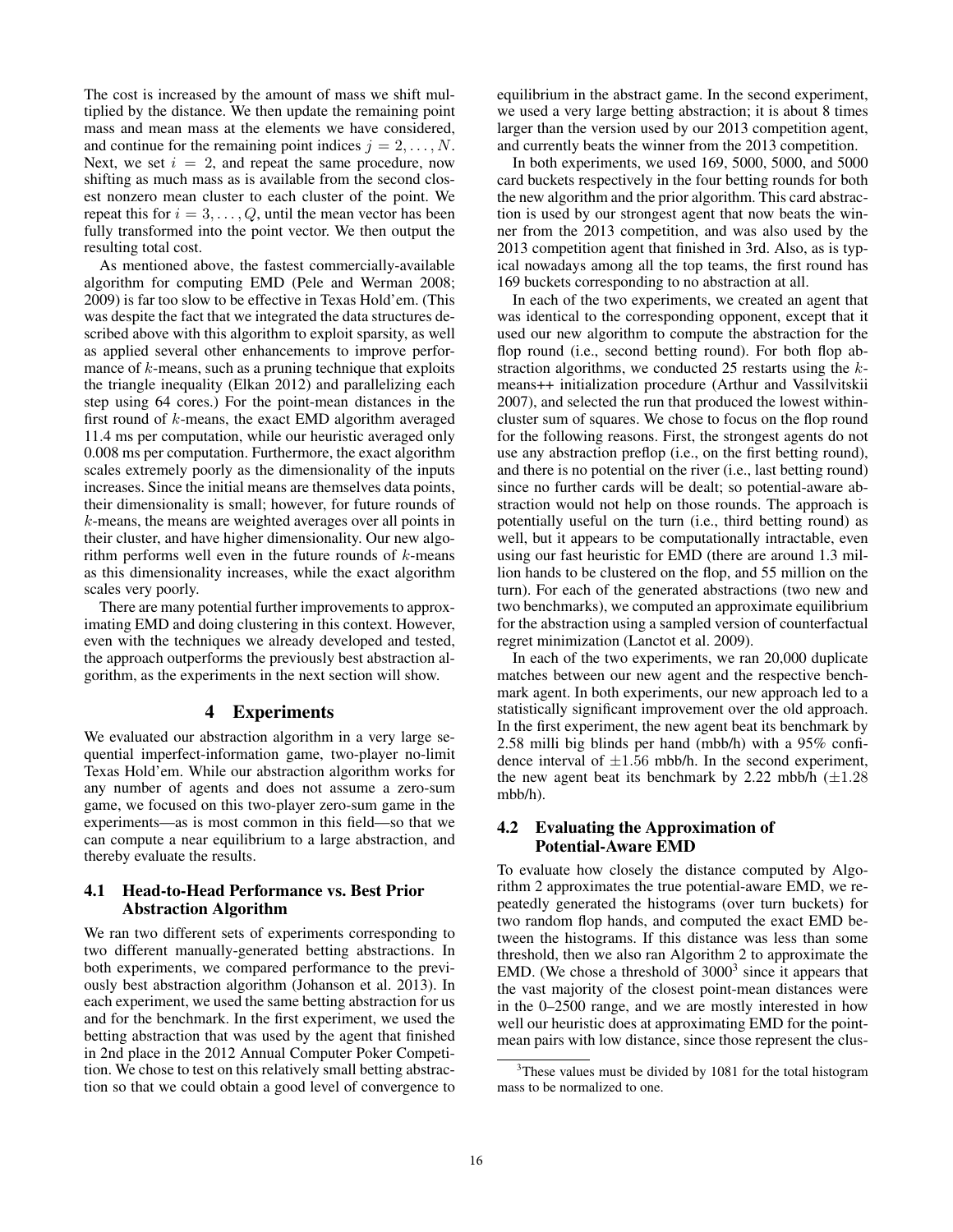ter to which a point might actually be assigned. We are not as concerned about how far off our heuristic is for distances that are extremely large, as they will likely be pruned and have no chance of being assigned as the closest mean.) We computed the relative error between the EMD computed by our heuristic and the true EMD, and averaged it over many samples. Our algorithm had average relative error of 0.1496 (with 95% confidence interval  $\pm 0.0014$ ).

For comparison, we also computed the EMD between the same flop hands using the previously best distribution-aware approach, where the histograms consider equity assuming the end of the game is reached. That approach produced an average relative error of  $0.2084 \ (\pm 0.0014)$  compared to the potential-aware EMD over the same sample. Thus, our potential-aware, but heuristically-computed EMD, approximates the true potential-aware EMD 28.2% better than the prior approach for computing EMD, which used exact calculation but was not potential aware.

Though we already demonstrated the superiority of our abstraction algorithm over the prior algorithm in the experiments described in Section 4.1, these results provide a further sanity check that Algorithm 2 does in fact lead to a better degree of approximation of potential-aware EMD than the prior method. The results also indicate that there is still room for significant improvement toward more accurate potential-aware EMD computation.

#### 5 Additional Related Research

The closely related research on game abstraction was already cited earlier. Here we discuss additional papers on game abstraction.

The GameShrink algorithm computes a lossless information abstraction (Gilpin and Sandholm 2007b) in a class of games, but in very large games like Texas Hold'em, lossy abstraction is needed to create an abstract game that is small enough to solve to near equilibrium.

This paper, like most prior work on game abstraction, has been about information abstraction. Typically action abstraction (e.g., selection of bet sizes to include in the abstraction in poker) is done manually—as was done in this paper as well. There is also an emerging thread of research into automated action abstraction (Hawkin, Holte, and Szafron 2011; 2012; Brown and Sandholm 2014).

Recently, a framework and algorithms were presented for lossy abstraction with bounds on the resulting equilibrium quality. It applies both to information and action abstraction. This is for stochastic games (Sandholm and Singh 2012), and more recently extensive-form games (Kroer and Sandholm 2014). For extensive-form games, the algorithm—an integer program—only scales to a tiny poker game (with a five-card deck and two rounds of betting with a fixed bet size), so the algorithm is not applicable to large poker variants, such as Texas Hold'em. That framework does apply to Texas Hold'em, and it remains an open question whether scalable algorithms within that framework can be developed. Other recent work provides a regret bound in the full game for a class of games for strategies produced by applying an equilibrium-finding algorithm (counterfactual regret minimization) to abstractions (Lanctot et al. 2012). The regret

bound applies for both perfect and imperfect recall abstractions of games from the given class.

# 6 Conclusions and Future Research

We presented the first algorithm for computing potentialaware imperfect-recall abstractions using earth mover's distance as a distance metric. This is the first algorithm that combines potential-aware abstraction with imperfect recall. It is also the first time earth mover's distance has been used in potential-aware abstraction. Both of these are conceptually clear improvements, and experiments showed in the large that the new algorithm outperforms the best prior abstraction algorithm with statistical significance.

A future direction would be to develop more accurate and/or faster heuristics for approximating EMD in our setting, or faster algorithms for computing exact EMD. One technique for achieving the latter would be to use a clustering algorithm that selects cluster centers that have lower dimensionality than the centers selected by  $k$ -means, since the best commercially-available algorithm for computing EMD is slow for points with high dimensionality. A promising approach is the  $k$ -medoids algorithm, which only uses data points as the cluster centers. However,  $k$ -medoids is significantly slower than k-means and it requires additional memory, so it is unclear whether it will be feasible to apply to poker or other large games. We would also like to extend our approach to the turn round as well, though this appears to be infeasible, even using our fast heuristic, due to the large number of turn hands that need to be clustered. One technique that may help is to sample a subset of the turn hands and perform clustering only over that subset.

We expect our algorithm to be applicable to games beyond no-limit Texas Hold'em (NLHE). We would expect it to lead to an even more significant performance improvement over the prior approach in certain other popular variants of poker, such as pot-limit Omaha Hold'em (aka PLO), since the strength of hands changes much more significantly between rounds than in Texas Hold'em, so taking the full trajectory of strength into account would be more important in that game. PLO also has a significantly larger state space than Texas Hold'em (in all rounds), and therefore we would expect abstraction to play a larger role than in NLHE. In particular, there are many more hands for the preflop and flop rounds in PLO than in NLHE, and we expect our approach to help the most when performing abstraction in the earlier rounds, since that is where there is the biggest difference between the distribution of hand strength assuming the final round is reached and the full trajectory of hand strength distributions in all future rounds.

We would also like to apply our algorithm to games outside of poker. It would be applicable to any large sequential game of imperfect information where information abstraction is necessary, and it would be especially useful for games where the strength of private information can change significantly between rounds, since the algorithm accounts for the full trajectory of strength over all future rounds.